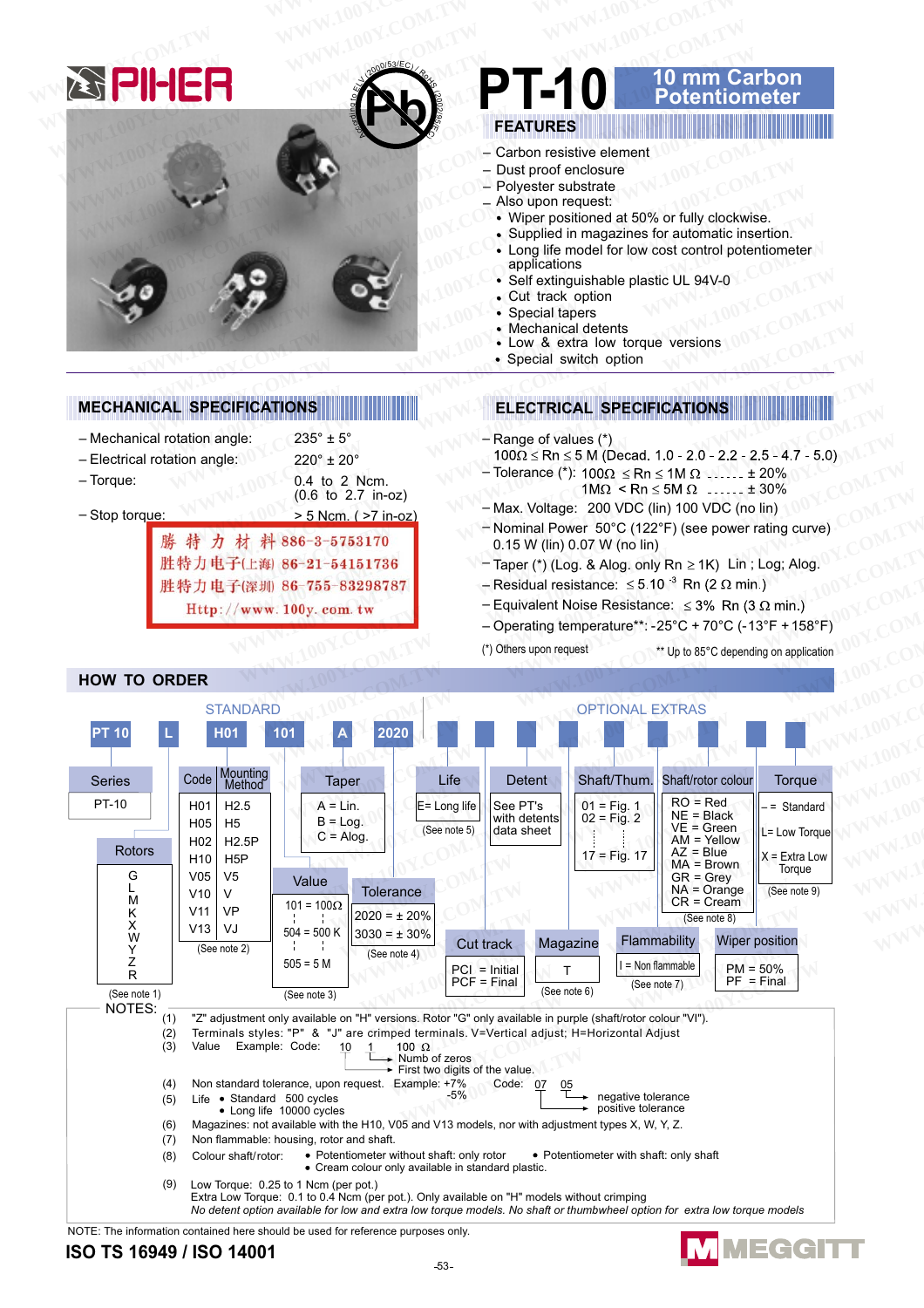## **HOW TO ORDER CUSTOM DRAWING**

## **STANDARD OPTIONS**

500 cycles

No

None

**Bulk** 

White

Natural

**No** 

Mechanical Life

Non flammable

Rotor colour

Shaft colour

Cut track

Detents

Packing

| PT-10 LH 01 | DRAWING NUMBER (Max. 16 characters) |  |
|-------------|-------------------------------------|--|
|-------------|-------------------------------------|--|

This way of ordering should be used for options which are not included in the "How to order" standard and optional extras.



 $9.3$ 

Mod. J

 $9.3$ 

Mod. P

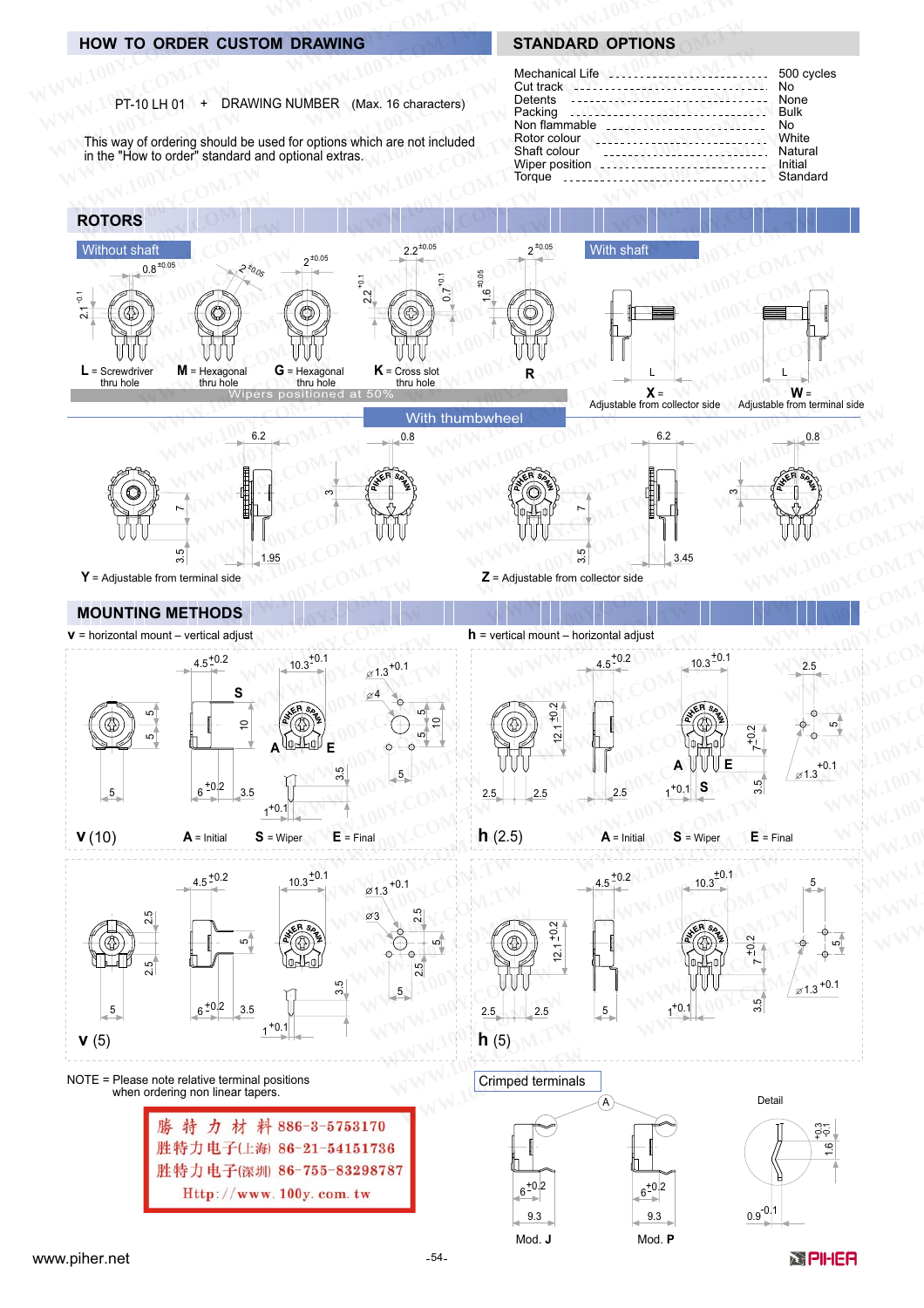

| <b>TESTS</b>                       |                                   | <b>TYPICAL VARIATIONS</b>       |  |
|------------------------------------|-----------------------------------|---------------------------------|--|
| ELECTRICAL LIFE                    | 1.000 h. @ 50°C; 0.15 W           | ±5%                             |  |
| <b>MECHANICAL LIFE (CYCLES)</b>    | 500 @ 10 CPM 15 CPM               | $\pm 3 \%$ (Rn < 1 M $\Omega$ ) |  |
| TEMPERATURE COEFFICIENT            | $-25^{\circ}$ C; +70 $^{\circ}$ C | $\pm 300$ ppm (Rn <100 K)       |  |
| <b>THERMAL CYCLING</b>             | 16 h. @ 85°C; 2h. @ -25°C         | ±2.5%                           |  |
| DAMP HEAT                          | 500 h. @ 40°C @ 95% HR            | ±5%                             |  |
| VIBRATION (for each plane X, Y, Z) | 2 h. @ 10 Hz.  55 Hz.             | ±2%                             |  |

NOTE: Out of range values may not comply these results.

# **PACKAGING**



## **AUTOMATIC INSERTION**

| <b>Magazines</b>           | Units per magazine, |  |
|----------------------------|---------------------|--|
| <b>PT-10H &amp; PT-10V</b> | 50 Pieces           |  |



10AF01

Jlo-

Magazines for PT-10 V

Also crimped term. VP